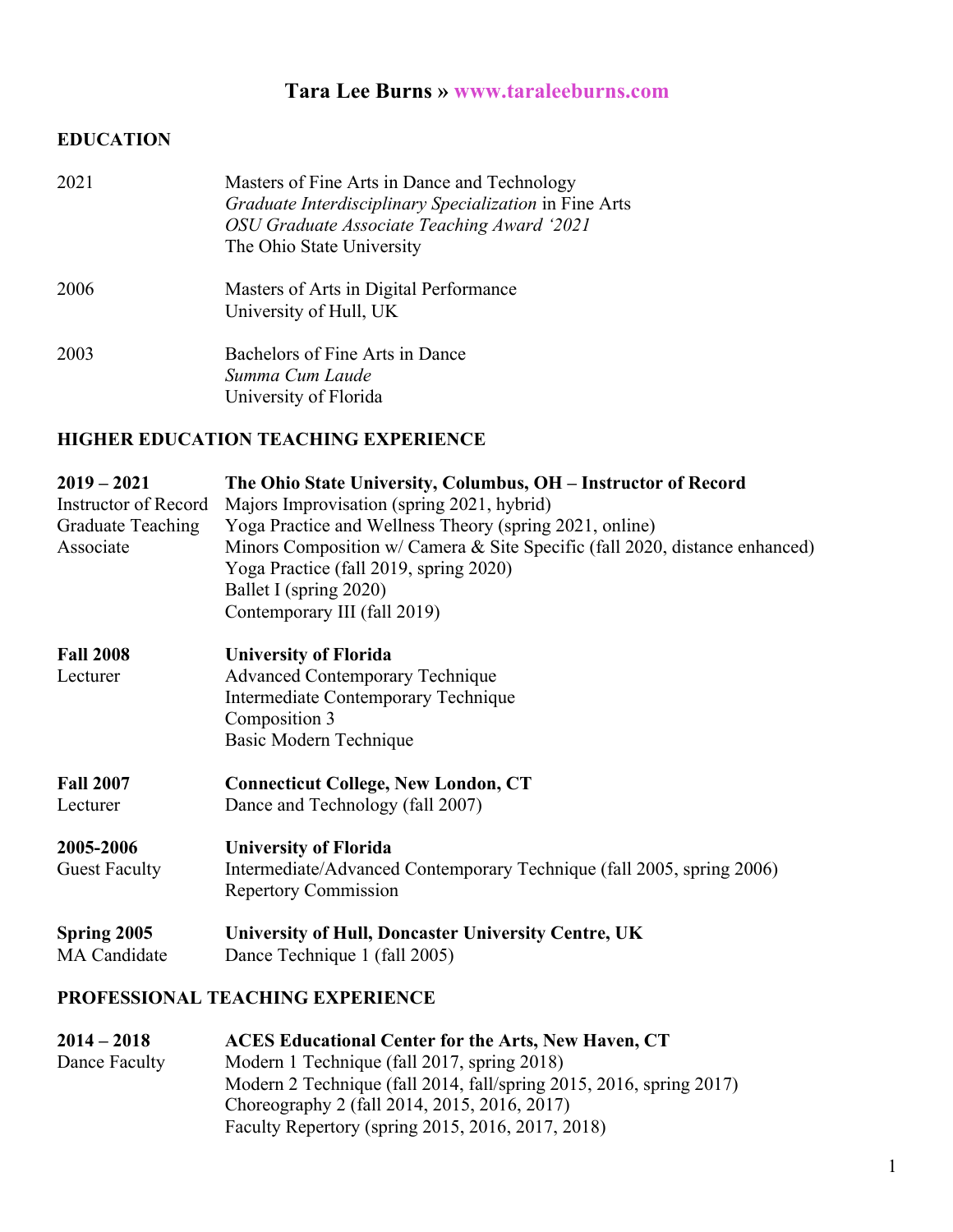|                                | Senior Project Mentor (spring 2015, 2016, 2017, 2018)<br>Movers and Shakers (fall 2016, spring 2017)                                                                          |
|--------------------------------|-------------------------------------------------------------------------------------------------------------------------------------------------------------------------------|
| $2016 - 2018$<br>Dance Faculty | <b>Choate Rosemary Hall</b><br>Contemporary Technique (fall/winter/spring 2016, 2017, 2018)<br>Repertory (fall/winter/spring 2016, 2017, 2018)<br>Dance History (winter 2018) |
| 2014                           | <b>Jacob's Pillow Dance, Becket, MA</b><br>Modern "Morning Classes" Technique                                                                                                 |
| 2014                           | MiXt Co. Performance Project, Greenwich, CT<br>Modern Technique & Repertory Intensive (fall 2014)                                                                             |
| $2013 - 2014$                  | Elm City Dance Collective, New Haven, CT<br>Intermediate/Advanced Modern Technique                                                                                            |
| $2008 - 2011$                  | <b>Dance New Amsterdam, NYC</b><br>Guest Artist Series (2-month series each year)                                                                                             |
| 2009                           | <b>Dance New Amsterdam, NYC</b><br>Press Kits and Publicity Workshop (1-week intensive)                                                                                       |
| $2006 - 2016$                  | <b>Greenwich Academy, Greenwich, CT</b><br>Adele Myers and Dancers Technique & Repertory, Solo Instructor 2015, 2016<br>2-week intensive each year                            |
| 2007-2008                      | Millennium High School, NYC<br>Modern Dance Technique – Weekly after-school program                                                                                           |

**Master Classes Taught** • *Dance for Parkinson's (OH), BalletMET's 50+ InMotion* (OH), *The Ohio State University, Wesleyan University (CT), American Dance Festival (NC), Coker College (SC), New Haven International Festival of the Arts and Ideas (CT), Keene State College (NY), Hillsborough Community College (FL), Connecticut College, University of Florida, Elm City Dance Collective (CT), New Haven Ballet (CT), Dancepants @ Triskelion Arts (NYC) Master Class Series*

#### **AWARDS/GRANTS**

| 2022 | Spectacles Creator Program Residency with Snap Inc.'s AR Spectacles              |
|------|----------------------------------------------------------------------------------|
| 2021 | University of Akron's National Center for Choreography Residency/Grant Recipient |
|      | NCCAKRON's Art Speaks: "Dancing Labs 2.0"                                        |
| 2021 | Ohio State University's Hayes Research Forum 3rd Place                           |
|      | "Where are the boundaries of your flesh and who determines them?                 |
|      | Prosthetic, Immersive, and Embodied Performance in Virtual Reality"              |
| 2021 | Ohio State University's Graduate Associate Teaching Award (GATA)                 |
| 2021 | Helen Alkire Dance Fund Grant                                                    |
| 2020 | "Buckeye Access All-Star" Teaching Award, Student Life & Disability Services     |
| 2020 | Vera J. Blaine Special Projects Fund Grant                                       |
| 2020 | <b>ACCAD Motion Lab Residency Recipient</b>                                      |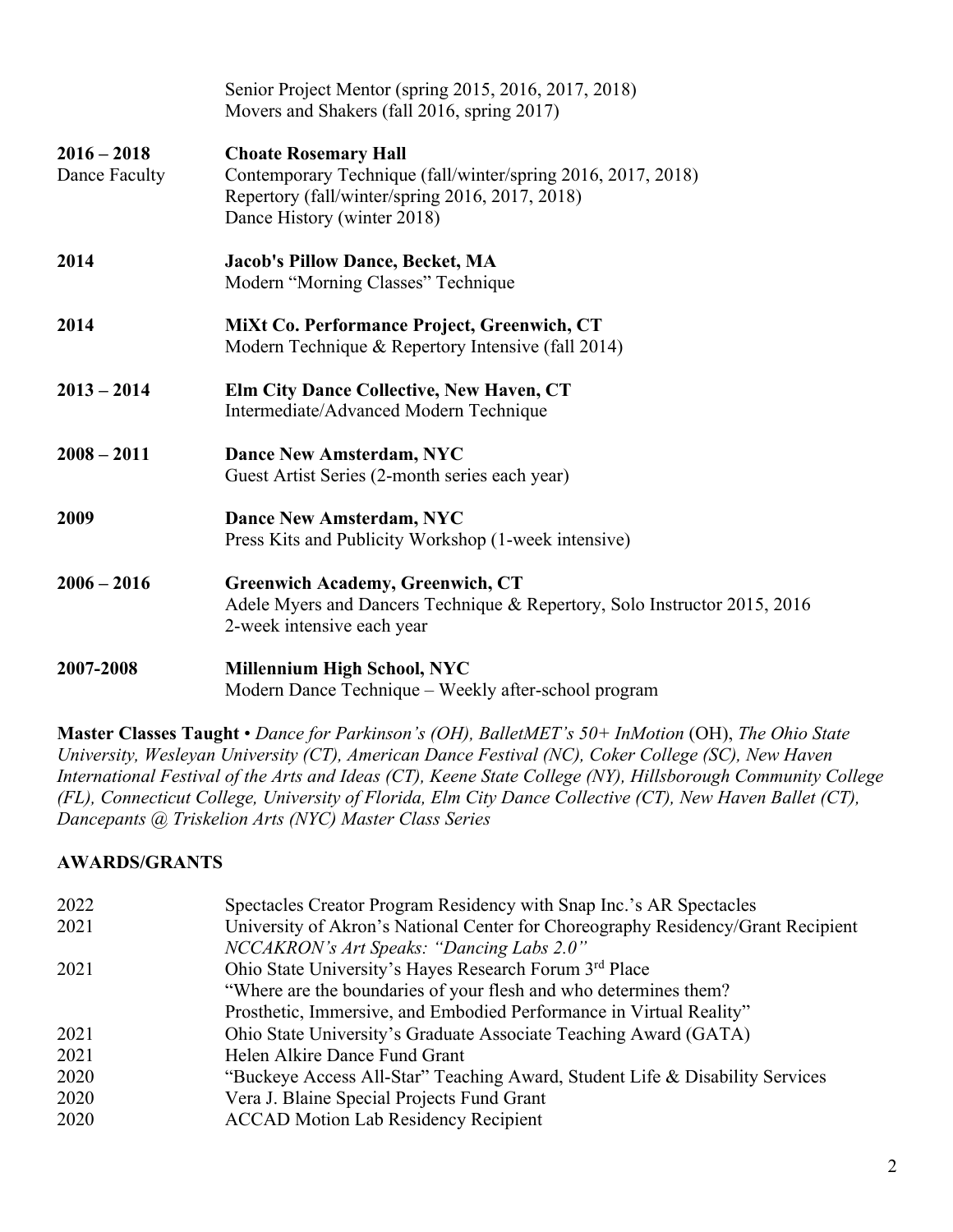| 2018 | The Ohio State University Fellowship                     |
|------|----------------------------------------------------------|
| 2012 | RAW Materials Artist, Dance New Amsterdam, NYC           |
| 2011 | Creative Capital Workshop Awardee through The Field, NYC |
| 2011 | Artward Bound Residency Recipient through The Field, NYC |
| 2009 | Bates Dance Festival Internship Recipient                |
| 2007 | Internship with Troika Ranch $\omega$ 3LD                |

#### **MAKING: Immersive Embodiment, Choreography, Film**

#### **forthcoming** *- Super Human, Docudrama Dance Film*

A docudrama dance film created by a 65+ community of six dancers—Maureen Clark, Catherin Cryan, Mark Metcalf, Sharon Oliver, Nancy Rafert, and Ken Vail—investigating the questions Who is superhuman? And What is a superpower? *Super Human* shows that—at whatever age—remembering to put words into action is often an enormous gesture…superhuman even.

**ongoing -** *Moonshot: Solos for your home, Augmented Reality (AR) App for a mobile device using Unity, Maya, and Vicon Motion Capture in the Advanced Computing Center for Arts and Design (ACCAD) at OSU.* This app presents a motion captured solo in Augmented Reality (AR) that is viewable in the user's space through the screen of their phone or tablet—at times unrecognizable as human, the user sees crystal-like bubbles breathing and twitching. @ Urban Arts Space's Hybrid Arts Lab April-May 2021, supported by the National Center for Choreography at the University of Akron (Summer 2021), and presented at Virginia Common Wealth (VCU) Dance on Camera Sept 2021.

#### **2021** *- ITERATION X, Website Installation*

*ITERATION X* includes components disseminated through live, streamed, and prerecorded mediums creating an installation questioning "what is performance?" The four components included *Extending the Body*, *REVEAL*, *a canvasUnBound*, and *moonshot: solos for your home*—an Augmented Reality (AR) application for the mobile phone. @ Urban Arts Space's Hybrid Arts Lab

> *"the most important contemporary artists in this field: Anna Zileyeva, Jacobi Satterwhite, Tara Lee Burns." - Sarah Dorra, Chapter 4 in Virtual Drawing between reality and imagination: Real and Virtual Worlds (translated from Arabic)*

**2021 -** *a canvasUnBound, Experiential Media System with Isadora, the Oculus Quest VR, & Orbec Astra* A live performance work with an experiential media system that projects 20 segmented panels of painted imagery that are triggered by the performer. Each segment, an artifact—a moment of embodied history selected and videoed in a 3D painting environment in Virtual Reality created through immersive improvisation. The panels fade in and out in response to the dancer's coordinates in space and eventually disappear to reveal an unsegmented/whole painting. The work explores the documentation of autoethnographic embodiment as triggerable pieces of a person's history and how accessing this history can reveal underlying stories and worlds. @ Urban Arts Space's Hybrid Arts Lab April-May 2021 & performed live on the fly loft of The Drake Performing and Events Center prior to DigiEye Film Festival 2021

#### **2020 -** *REVEAL, Short Film*

Dancer Angela Pujolas stretches, separates, and ducks hot pink elastic—extensions of her body—imagining and opening worlds of vivid color as alternative and simultaneous forms of resistance and hope. The re-purposing of artifacts from *Extending the Body* continues a conversation surrounding gender, race, and location.

**2020 -** *Extending the Body, Durational Outdoor Solo Installation & Streamed Event using the Oculus Quest VR, mobile hotspot, OBS, Twitch, SoundCloud, Audacity, and website/phone/QR code integration*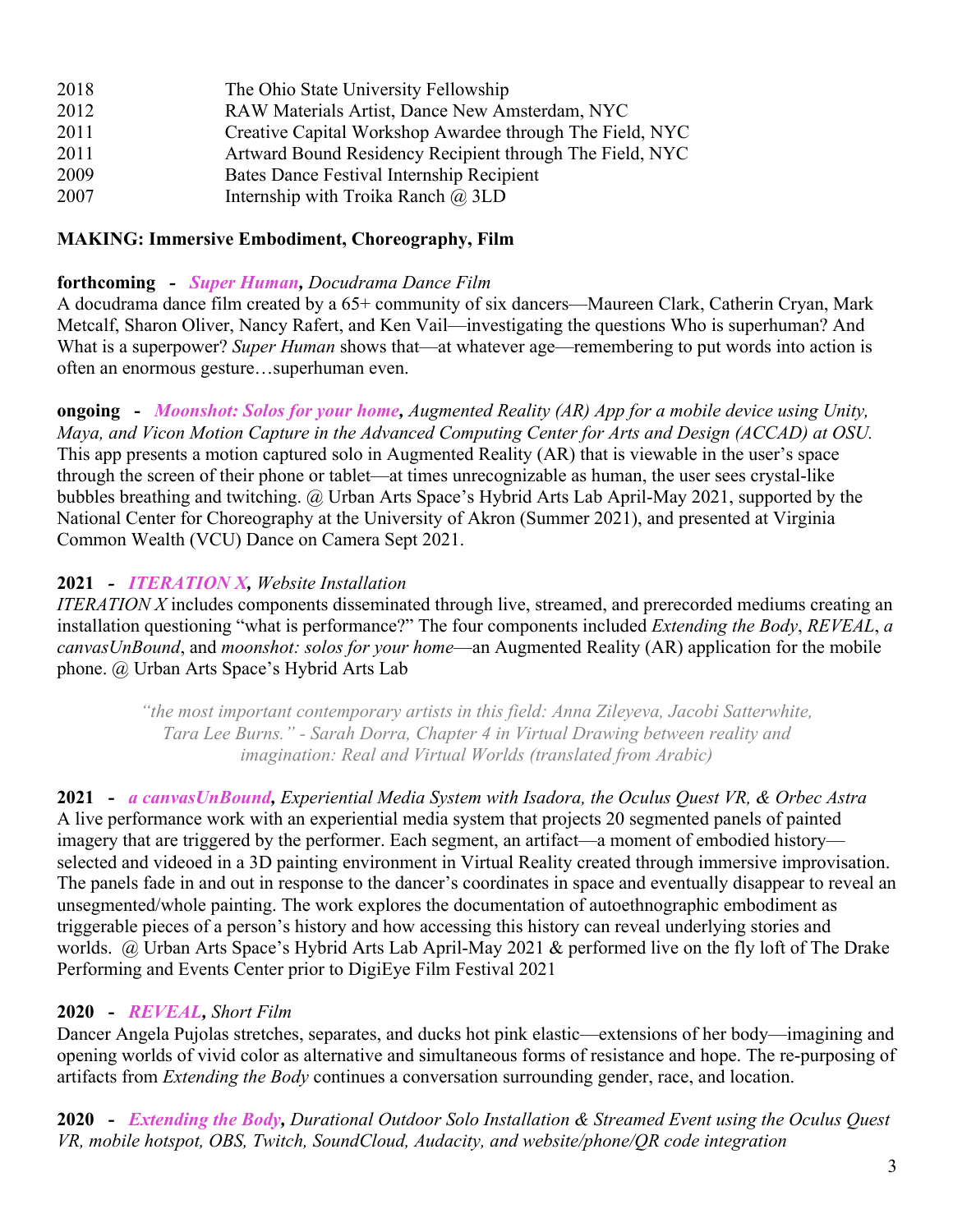Five*-*timed groups are guided to access the real-time painting (using Twitch) and soundscape (using Sound Cloud) on the screen of their smart phones via website integration. The audience discovers body in a VR headset tethered to the trees by thick, neon pink, elastic tendrils evoking resistance, resilience, and how land and nature are bound in our identity. The embodied practice of moving and painting with VR creates five distinct 3D paintings in Google's *Tilt Brush* (a VR painting program). At the time of the performance, the audience could view and download/embody the painting after the performance using Google Poly and a VR headset.

*"The artist, Tara Lee Burns, illustrated the boundaries of the body with a real action and its association with an imaginary reaction." - Sarah Dorra, Chapter 4 in Virtual Drawing between reality and imagination: Real and Virtual Worlds (translated from Arabic)*

## **2020 -** *Unity for Liberation,* quintet

The five collaborators, Alessandra Christmas (dramaturg), Emily Craver (dancer), Davianna Green (dancer), Laura Neese (dancer) and I focused on embodying concepts from Paulo Friere's book, namely Conquest, Divide and Rule, Manipulation, and Invasion (ways groups of people elicit power) and Unity for Liberation, Organization, Cooperation, and Cultural Synthesis (ways people can come together to liberate themselves from their oppressors) making methods derived from Adrienne Maree Brown's *Emergent Strategies*. Together we explored the complicated definitions of control, specifically surrounding societal conduct and power structures affecting women. Performances scheduled in Spring 2020 were canceled due to Covid.

#### **2019 -** *Tilt World,* Immersive duet/Audience as performer

Audience/participants are given tasks to build and change a tangible world created out of cardboard boxes, feather boas, pool noodles, small balls, yarn, etc. One performer creates a projected visual world in Virtual Reality painting program *Tilt Brush*. A second performer keeps her safe amid the many obstacles created by the audience. This work explores simultaneously evolving perspectives in a physical and a virtual world through audience agency, hands-on interaction, and collaboration. @ **ACCAD Motion Lab**, Apr & Mar 2019

## **2019 -** *Digging,* Augmented Reality (AR) App for mobile device

An Augmented Reality application (Beta) was created as an educational supplement to Brenda Dixon Gottschild's *Digging the Africanist Presence in American Performance: Dance and Other Contexts* with cocreator LROD/Laura Rodriguez. @ OSU, 2019, Columbus, OH

**2020, 2017 -** *A Symbol of Me (A Dream Project)*, *Commissioned by ACES Educational Center for the Arts 2017 (9-member cast), Choate Rosemary Hall 2017 (8-member cast), and The Ohio State University 2020 (3 member cast*). The students of ACES Educational Center for the Arts in New Haven, CT, grades 9 – 12, built an atmosphere of agency, and trust between themselves and the audience. Crossing the four-sided stage, the dancers gave the audience a piece of fabric with words from their poems ranging from "reach" to "dinosaur." Amid trios and quartets, the performers threaded the fragments of their aspirations onto a thin elastic string that, once completed, was pulled from the audience to create constellations requiring collaboration with each other and the audience. @ The Ohio State University and schools throughout Columbus, OH, Mar 2020 – Canceled Covid19; Paul Mellon Arts Center, Wallingford, CT, May 2017; ECA Arts Hall, New Haven, CT, Mar 2017

**2016 -** *Ready, Set, Game On*, *15-member cast commissioned by ACES Educational Center for the Arts* Exploring embodied improvisational scores using the rules and props (soccer shoes & balls) of children's games such as Red Light Green Light, soccer, dodge ball, relay races, tag and Frogger. Costumes by Heidi Henderson. @ ECA Arts Hall, 2016, New Haven, CT

## **2015 -** *Ready, Set, Game On***,** *live proscenium solo*

Self-performed solo exploring tasks/games as scores inside the body and athletic props including six pairs of laced soccer shoes. @ Tiny Shorts, Lyric Hall, 2015, CT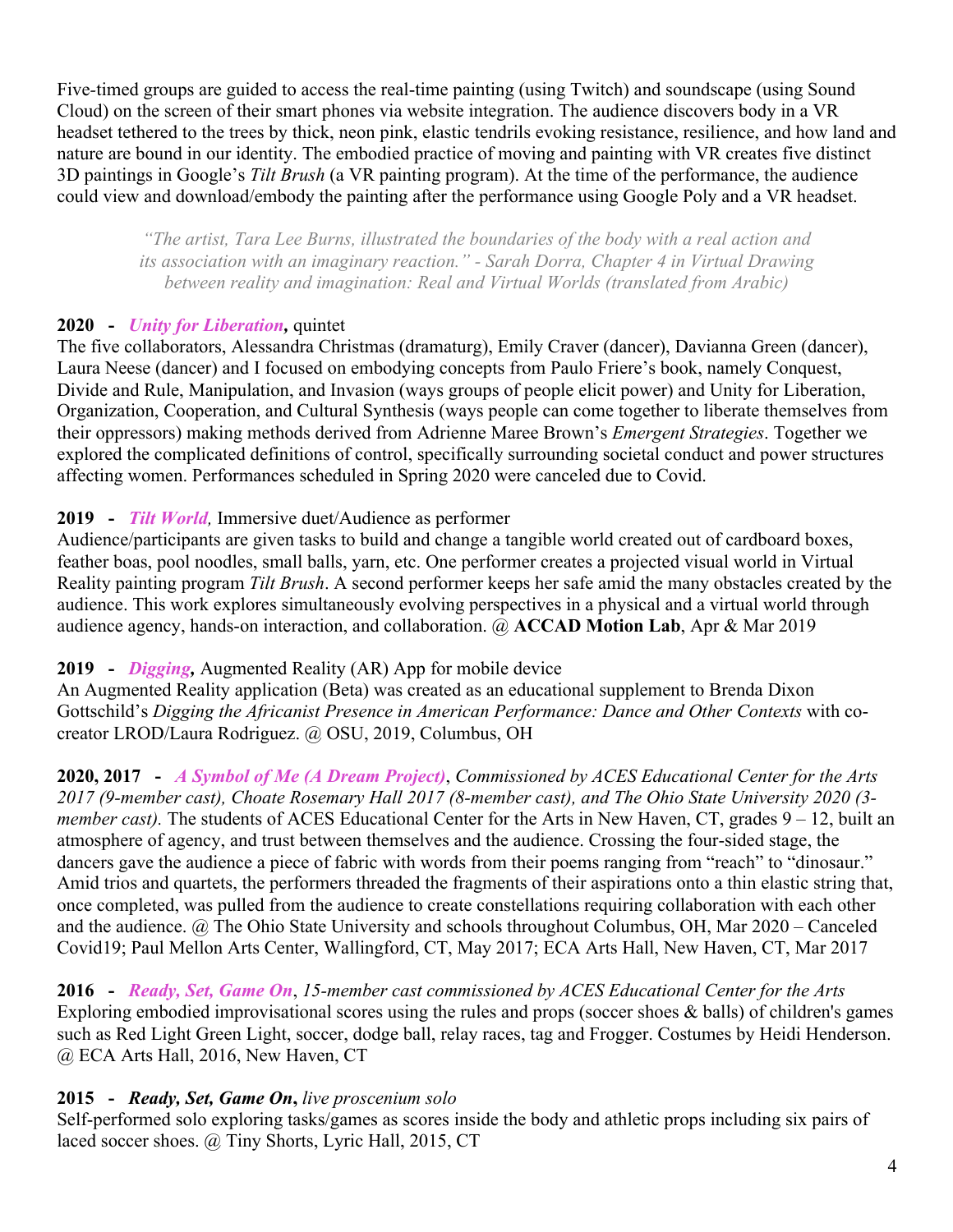## **2015 -** *The Day of*, *15-member cast commissioned by ACES Educational Center for the Arts*

The 12-member cast (grades  $9 - 12$ ) danced amid an 8-foot moveable wooden inclined structure and projections. Inspired by the photos and text of movement archived from riots throughout history, the dancers moved from stationary to chaos as they moved and slid down the inclined structure. Their research materials such as photos and text were used in the projections accompanying the work.  $\omega$  ECA Arts Hall, 2015, New Haven, CT

## **2013 -** *Conversations with Yourself*, *solo performance*

Interested in the conversation between gestures and full-bodied movement, this autoethnographic process built a conversation between detailed hand gestures and mannerisms and highly technical and/or physical feats. @ **Elm City Dance Festival**, 2013, New Haven, CT

## **2012 -** *Just Beauty*, *film projected on downtown building*

Commissioned by Elm City Dance Collective, this 10-minute black and white film juxtaposed the intimacies of a duet with those of the pregnant form in conjunction with their Gala performance at The Grove's building in downtown New Haven, CT in Oct 2012. The timing of the premiere magically coincided with the birth of the filmed unborn child.

**2012 -** *Pirates Have Parrots and Parrots Perch, proscenium duet and collaboration with Kellie Ann Lynch* A raucous, comedic chronicle of two fighting pirates launching and battling each other through and around the audience choreographed by Tara Lee Burns and Kellie Ann Lynch and performed by Kellie and Hannah Siedel. A culmination of the Raw Material Workshop under mentorship of Yanira Castro. @ DNA, Oct 2012, NYC.

## **2012, 2011 -** *The Soil Project*, *duet with projections and dance film*

Intimate projections of hyper-slow, sparse movements of healthy, luminous bodies buried in moist earth accompany partnering inspired by the environment in the Catskills Mountains. @ The Field's Artward Bound Residency, 2011; A.I.R. First Saturdays, NYC, 2012.

> *"The artist masterfully blurs the lines between life and death with her close-up portraits of various body parts peeking out from underneath rich, dark soil." – MUSE Magazine*

**2012 & 2010 -** *The Making of Statues*, *sextet with projections for proscenium using Isadora software* This 30-minute multimedia work re-envisions female constellations of Greek mythology, Hera, Selene, the three sisters Pleiades, and Aphrodite, as humans and depicts a journey that led to their eventual placement as constellations and man-made statues. @ Presented by Greenspace's Take Root Series, NYC, Mar 2012; Selfproduced at Red Bean Studio, NYC, Nov 2010; WAXworks, NYC, Oct 2010; Soundance Theater, NYC, May 2010; HATCH, NYC, Apr 2010

## **2009 -** *Black, White, and Silent*, *solo with projections using Isadora*

This self-performed multimedia solo commissioned by VOCI Dance Company depicts the dancer as a woman of the silent film era. The performer timed movements to "jump through projections and short films. @ Winter Garden Theater, FL, Nov 2008; HATCH, NYC, 2009

**2009 -** *I think, therefore…, live proscenium stage quintet commissioned by VOCI Dance* Investigating the idea of thought as a mundane part of existence, dancers fall, and redirect themselves in formations ping ponging through space. @ Orlando International Fringe Festival, 2006, FL; Winter Garden Theater, 2009, FL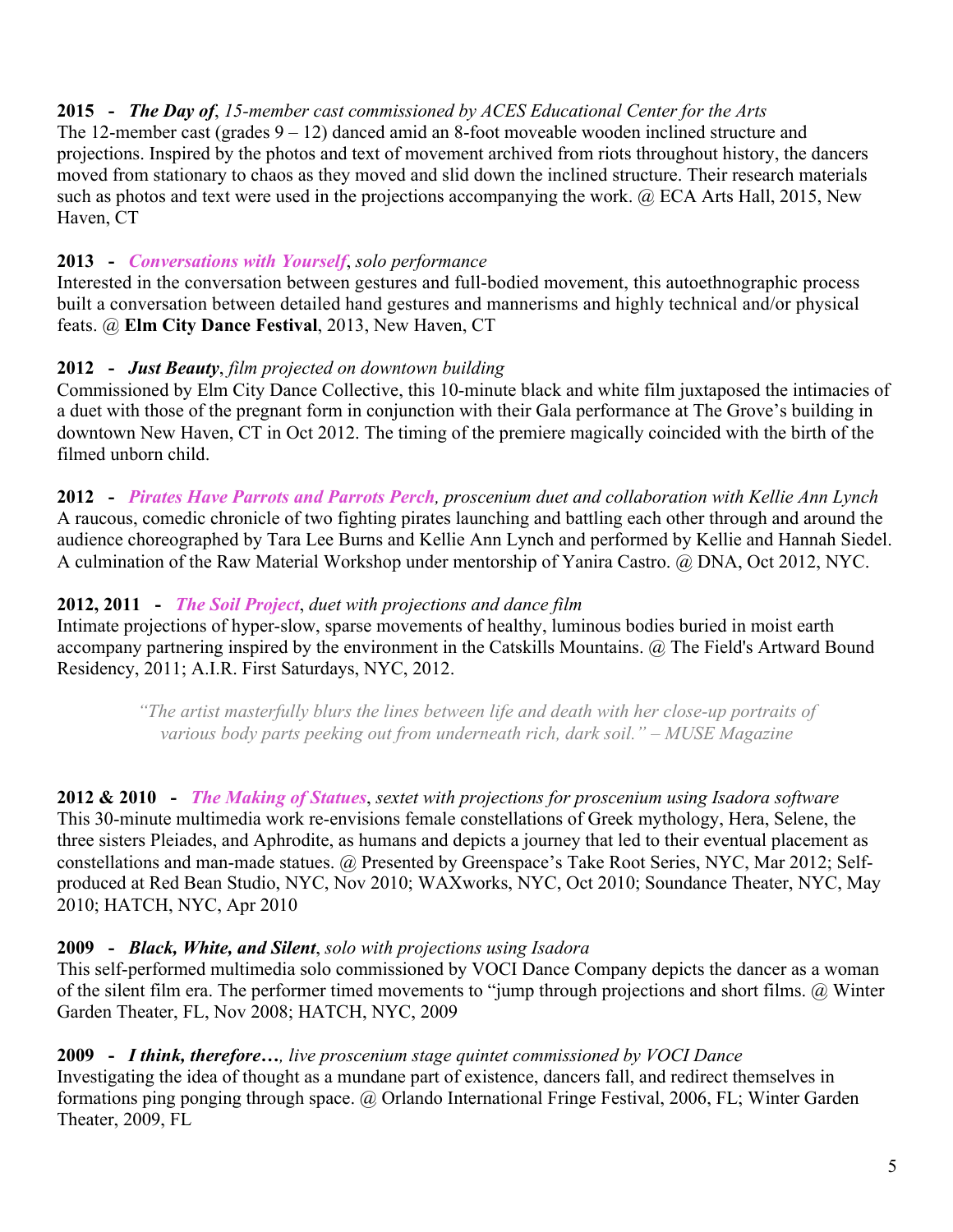**2009, 2006, 2005 -** *Behind Raggedy Ann's Smile*, *live proscenium stage trio commissioned by Voci Dance* A raucous trio, depicting the life of three female dolls as they chase, change clothes, and pull each other's hair when the owner closes the door to the room. @ City Arts Factory, FL, 2005; Orlando International Fringe Festival, FL, 2006; Winter Garden Theater, FL, 2009

**2005 -** *Throwing Amusement, 11-member cast for proscenium stage with projections using Isadora software*  Choreographed in collaboration with Melissa Canto, the cast becomes theme park attractions and rides including rollercoasters, the house of mirrors, and people at a theme park accompanied by projections of a colorful, distorted blur of geometric shapes. @ University of Florida, 2005; Valencia Community College, 2005

**2005 -** *Shadows, MA Thesis Performance, trio with projections and motion sensing (Isadora and Eyecon)* A trio explores the early interactions of motion-sensing software Eye-con and Isadora (before it could motion track on its own). Four performers (Tara Burns, Elizabeth MacKinnon, Margarita Osepyan, & Kate Sicchio), immersed amongst white draping fabrics, moved under, around, and through the billowing projection surfaces. Shadows traverse the space in unexpected ways linked with the movement of the performers. @ Doncaster University Centre, UK, 2005

MA Dissertation:

"The Space Between: A discussion on Sarah Rubidge's philosophy of 'the space between' when incorporating technological elements in immersive installation and performance settings and the effects of this incorporation in the creation of the performance, *Shadows*, designed by Tara Burns." Advisor: Dave Collins, University of Hull, UK

#### **PROJECTION DESIGN**

| 2009 | Alexandra Beller/Dances' What Comes After Happy 2010<br>Abrons Art Center, NYC<br>Dance New Amsterdam, NYC                                                                                                |
|------|-----------------------------------------------------------------------------------------------------------------------------------------------------------------------------------------------------------|
| 2008 | Adele Myers and Dancers' What We Have Is Half of What We Wish 2008<br>International Festival of Arts & Ideas, CT<br>Dance New Amsterdam, NYC<br>Joyce SoHo, NYC                                           |
|      | "The projection design, by Ms. Burns, casts patterns of words and images on the back of<br>the stage, rendering the dancers, who perform in the half-light, virtually invisible."<br>- The New York Times |
| 2007 | Internship: Troika Ranch's Loop Diver 2007, by Mark Coniglio & Dawn Stoppiello<br>3LD Art & Technology Center                                                                                             |

#### **PERFORMING**

#### **2020 – 2018 –** *Climate Gathering by* **NORAH ZUNIGA SHAW, dancer/collaborator**

2019 - Monthly performances from January 2019 – June 2019 of "Climate Gathering" Motion Lab @ ACCAD, OSU, Columbus, Ohio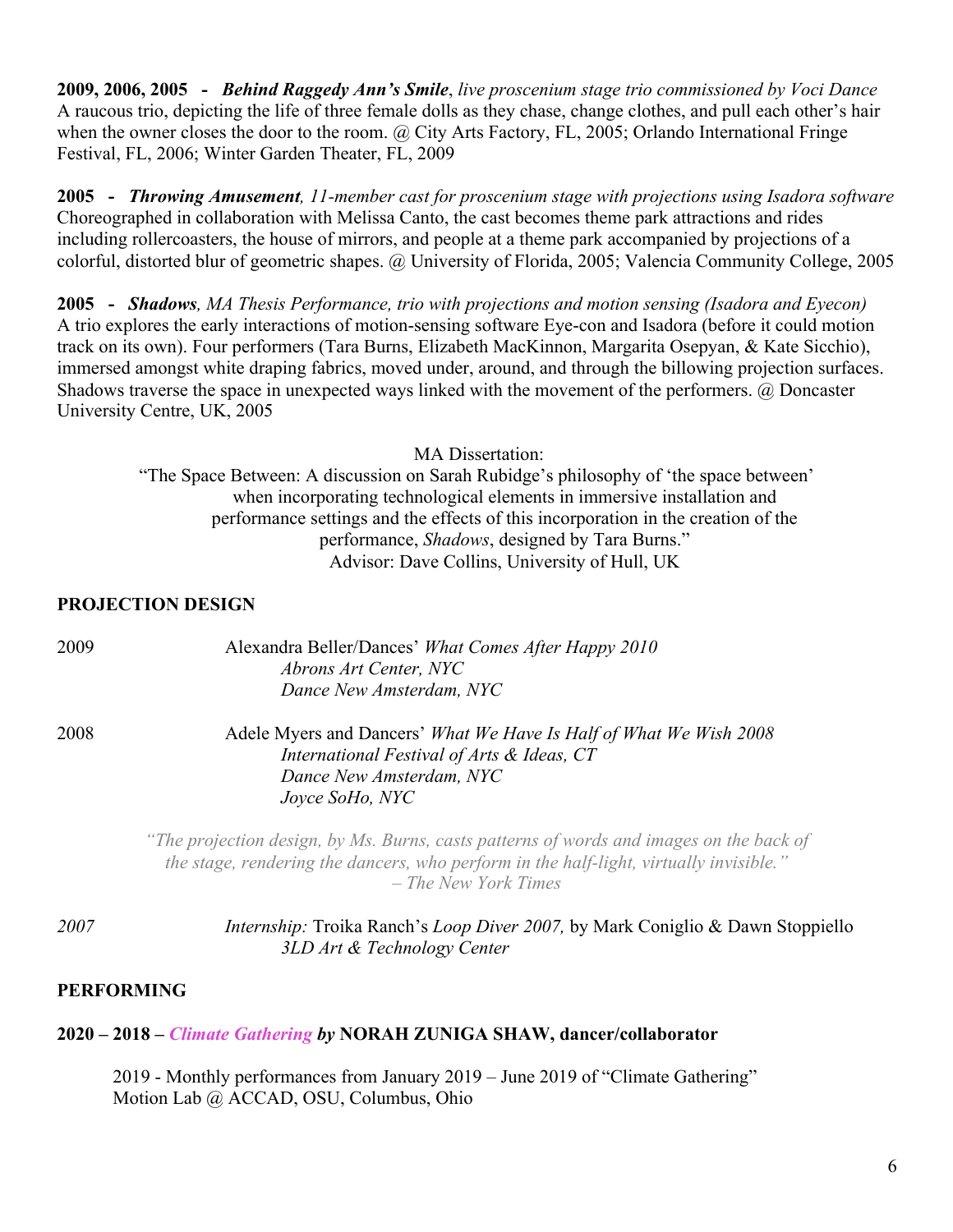2020 - Week-long residency and performance of "Climate Gathering" Movement Lab, Barnard, NYC

#### **2018 – 2006, ADELE MYERS AND DANCERS, dancer/collaborator**

2017 - 2016 *The Dancing Room*

*The Yard*, ME; *The Flynn*, VT; *The Quick Center for Performing Arts*, CT

#### 2016 – 2013 *Einstein's Happiest Thought*

*Hillsborough Community College*, FL; *City Center*, APAP, NYC; *Redfern Arts Center*, NH; *American Dance Festiva*l, NC; *International Festival of Arts and Ideas*, CT; *The Flynn Space*, VT; *Coker College*, SC; *FOCUS Dance Festival*, *Skirball*, NYC; *City Center, APAP,* NYC; *Institute of Contemporary Art/ICA*, Boston, MA; OnStage at Connecticut College, CT; Paul Mellon Arts Center, CT

#### *2011 – 2013 Theater in the Head*

*Arts Hall/ECA*, CT; *Bates Dance Festival*, Company Residency, ME; *Opera House Arts*, ME; *Soaking WET, West End Theatre*, NYC; *Redfern Arts Center*, NH; *Rhode Island College*, RI; *Vermont Performance Lab*, VT; *Take Your Time Series*, CT; *Taft School*, CT; *Gould Academy*, ME

#### *2011 – 2006 Repertory*

*International Festival of Arts and Ideas*, New Haven, CT; *Dance New Amsterdam (2010 Spring)*, NYC; *Dancespace Project, St. Mark's Church*, NYC; *Bates College*, Lewiston, ME; *Dance New Amsterdam (2010 Fall)*, NYC; *5×5 Festival, St. Joseph's College*, Hartford, CT; *Opera House Arts*, Deer Isle, ME; *Jacobs Pillow Inside/Out*, MA; *Dance New Amsterdam* (2009), NYC; *New Haven Lawn Club*, CT; *Wesleyan Dance Masters Concert*, Wesleyan University, Middletown, CT; Dance New Amsterdam (2009), APAP, NYC; Dance New Amsterdam (2007), NYC; *MANCC* @ Florida State University

*"Tara Burns and Philip Montana kneel, twitching their bodies as they skid to the floor in sharp bursts and bounce up again with the repetition of yo-yos." – The New York Times*

#### **2005 – 2004 - PALINDROME INTER.MEDIA DANCE GROUP, DANCER COLLABORATOR**

*Heartbeats,* Solo choreographed by Helena Zwiauer; Interactive Systems: Frieder Weiss *Erfurt University*, Germany

Trio, Choreography by Helena Zwiauer; Interactive Systems: Frieder Weiss *Erfurt University*, Germany; *K Studios, Hamburg,* Germany; *Hellerau International Festival CyNET art\_04*, Dresden, Germany

#### **FREELANCE PERFORMANCES**

| $2019$ -May       | Radicle Imaginings by Maggie Schmieglow, Sherman Arts Space, Columbus, OH          |
|-------------------|------------------------------------------------------------------------------------|
| $2019$ -Apr       | dodges black hole by Emily Craver, OSU, Columbus, OH                               |
| 2018-Mar          | If you knew you then, Elm City Dance Collective, The Dance Complex, Boston, MA     |
| 2017-Oct/2016-Oct | Annie Sailer Dance Company, City-Wide Open Studios, New Haven, CT                  |
| $2017$ -Mar       | <i>If you knew you then</i> , Elm City Dance Collective, Lyric Hall, New Haven, CT |
| $2012$ -Mar       | Here, Marjani Forté, Danspace Project, St. Mark's Church, NYC                      |
| $2011$ -Jun       | Milvia Pacheco Salvatierra, Judson Church, NYC                                     |
| $2010$ -Apr       | <i>Egg</i> , Alexandra Beller/Dances, <i>Joyce SoHo</i> , NYC                      |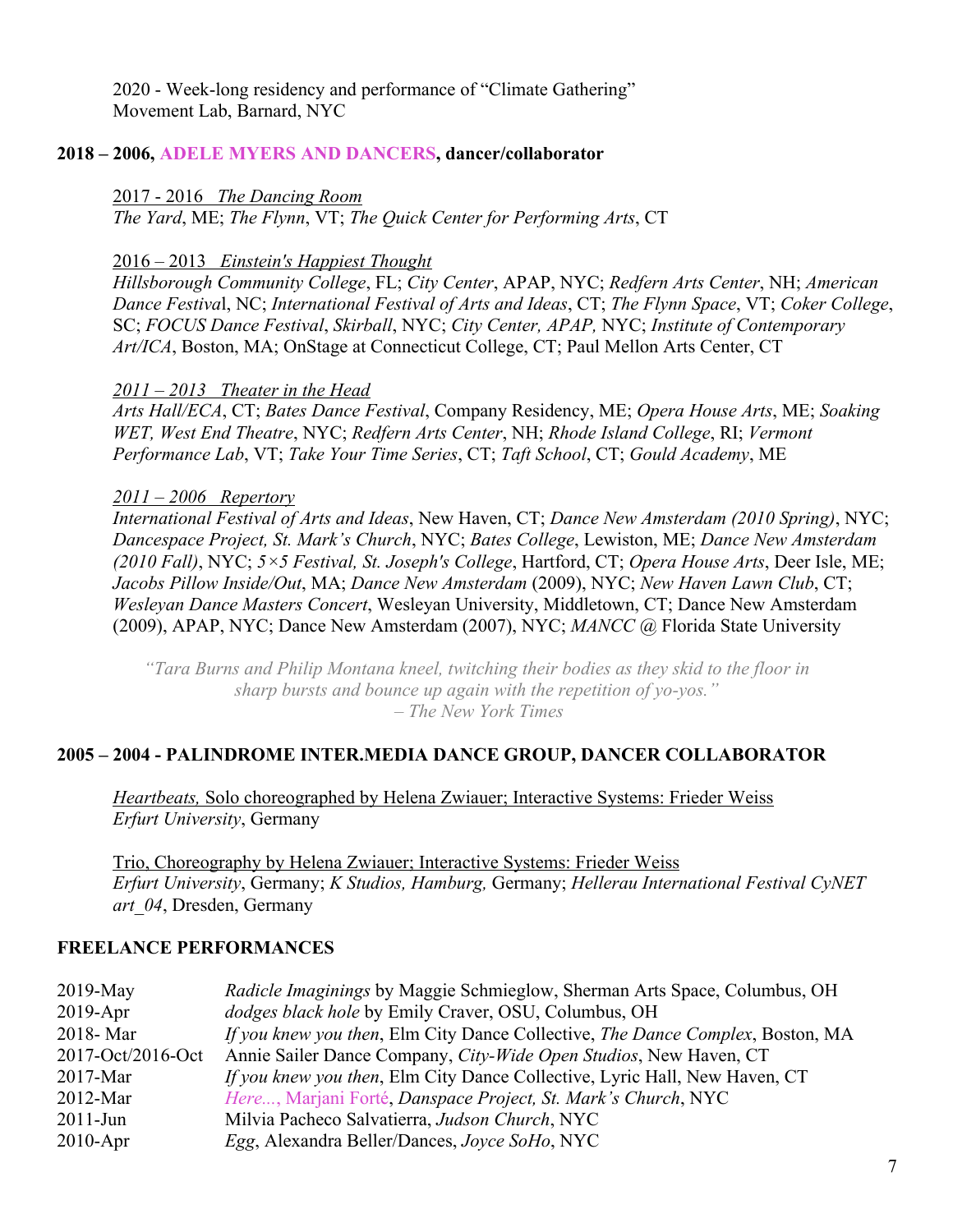| $2010 - \text{Mar}$ | Maria Colaco Dance, Indo American Arts Council, NJ                              |
|---------------------|---------------------------------------------------------------------------------|
| $2008 - Aug$        | Phillip Montana, NYU Tisch, NYC                                                 |
| $2008 - Jun$        | Blast Wall Art, Andrea Haenggi/AMDAT, Site-Specific Touring Installation, NYC   |
| $2007 - Feb$        | You're Coming with Me Young Lady, white road Dance Media, Joyce SoHo, NYC       |
| 2007                | An Evening of the Book, Dance Film by Mai-Thu Perret                            |
|                     | 9th Lyon Biennale of Contemporary Art, France                                   |
| 2007                | Kelley Donovan & Dancers                                                        |
|                     | Cunningham Studio, NYC & The Dance Complex, Boston                              |
| 2006                | Voci Dance Company, Orlando, FL                                                 |
| 2005                | <i>Cutting!</i> , Kathinka Walter Dance, <i>The Place</i> , London, UK          |
| 2005                | Digital Knowledge Exchange (5 country multi-cast), Sheffield, UK                |
| 2001                | Dancing Beyond Boundaries, Shapiro & Smith Dance, Supercomputing Conference, FL |
|                     |                                                                                 |

## **PRINT/WEB/FILM EDITING**

| 2012          | Heidi Henderson, elephantJANEdance, Web Design & Implementation         |
|---------------|-------------------------------------------------------------------------|
| $2012 - 2007$ | Adele Myers and Dancers, Print design, web maintenance and film & video |
|               | Created publicity video shorts, press kits, postcards, brochures        |
| 2010          | Nicole Marie Smith, Web Maintenance & Design Integration                |
| 2010          | The Field, ERPA Logo                                                    |
| 2010          | Sandi Sissle, ASC, Website Design & Development including Search Engine |
|               | Optimization, Information Architecture, Social Network Integration      |
| 2010          | Robert Poss, Website Design & Information Architecture                  |
| 2010          | Kelly Drummond Cawthon, Website Design, Google API Integration, Flash   |
| $2009 - 2006$ | Alexandra Beller/Dances, Web Design, Implementation & Maintenance       |
| 2009          | Slipperyfish Dance, Website Design, Wordpress CMS integration           |

## **ARTS ADMINISTRATION**

| $2012 - 2010$ | Burns Dance Media, Self-Produced Company, Artistic Director                         |
|---------------|-------------------------------------------------------------------------------------|
| $2010 - 2007$ | Adele Myers and Dancers, Company Manager, Print & Web Designer                      |
| $2009 - 2006$ | Alexandra Beller/Dances, Company Manager, Web Designer, & social media              |
| 2008          | Dance New Amsterdam, Press/Publicity Consultant                                     |
| $2007 - 2006$ | Andrea Haenggi/AMDAT, Assistant to the Artistic Director, Dance Theater Workshop    |
| 2003          | Rehearsal Director for Beatrice Kombé of Compagnie Tche Tche, University of Florida |

## **SERVICE**

| 2021 | Guest Lecture, University of Kentucky, Department of Dance,<br>Intro to Dance, Where is dance heading? "Embodiment in VR & AR Technology"                                                                  |
|------|------------------------------------------------------------------------------------------------------------------------------------------------------------------------------------------------------------|
| 2021 | Guest Lecture, The Ohio State University, Department of Theater, Projection &<br>Production Design, <i>Interactive Production</i> , "a CanvasUnBound – Creation &<br>Performance of an Interactive System" |
| 2021 | Guest Lecture, The Ohio State University, The Advanced Center for Arts and Design<br>(ACCAD), Intermedia, "Embodiment in Tilt Brush VR"                                                                    |
| 2021 | Anti-Racist Working Group Presentation: Leading Diverse Teams in Dance and Beyond                                                                                                                          |